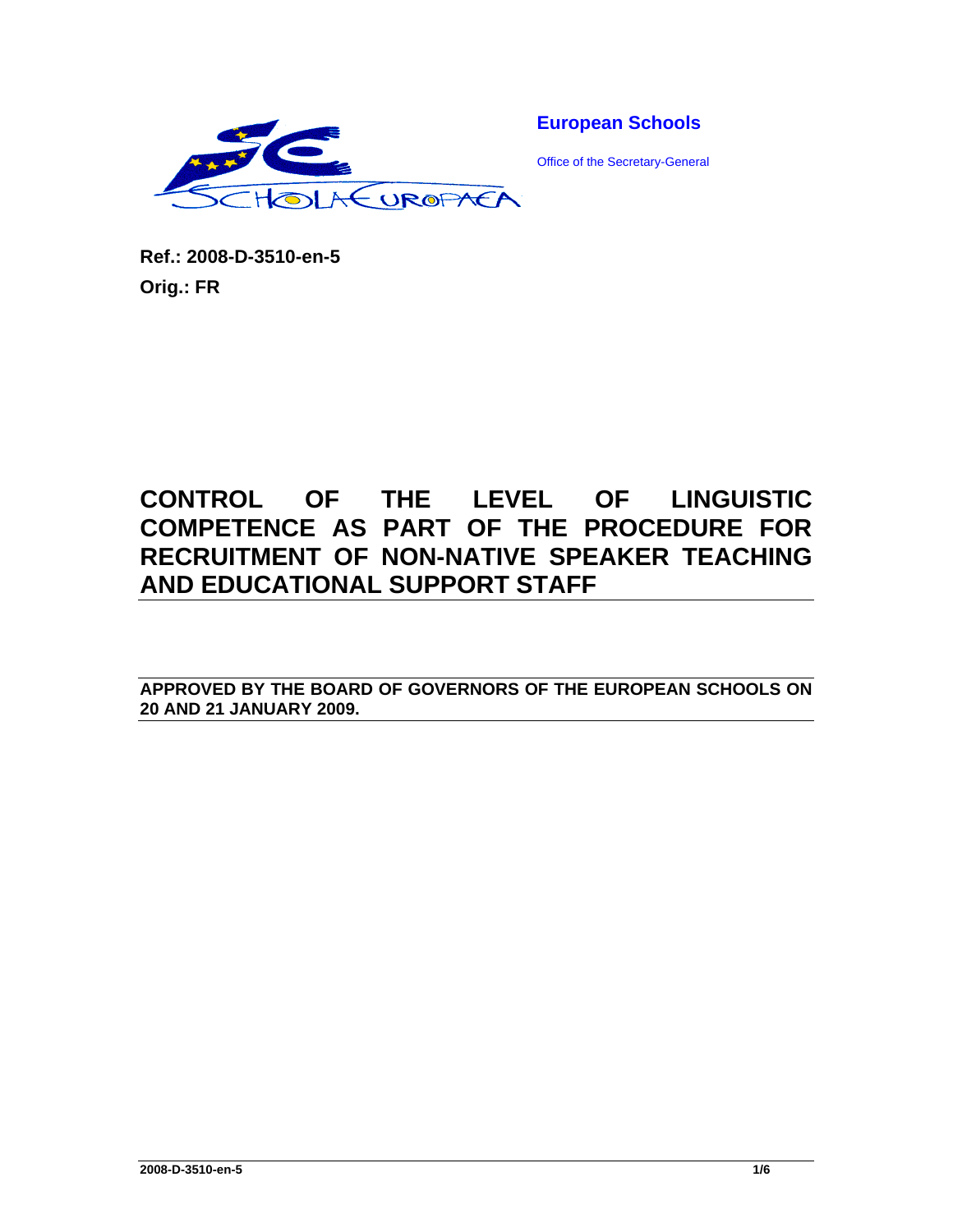# **CONTROL OF THE LEVEL OF LINGUISTIC COMPETENCE AS PART OF THE PROCEDURE FOR RECRUITMENT OF NON-NATIVE SPEAKER TEACHING AND EDUCATIONAL SUPPORT STAFF**

## **I. INTRODUCTION**

The announcement by the Anglophone countries that that they will no longer in future be able to second all the teachers requested and the concern for fairer financial burden-sharing amongst the Member States in terms of the cost of seconding teachers led the Board of Governors, in the context of the discussions on 'Cost Sharing', to give non-Anglophone countries the opportunity, as a 'structural measure', to second bilingual or near native speaker teachers to teach certain subjects.

What is in fact involved is making official a situation which has long existed and which is not, incidentally, restricted to the English language or solely to subjects taught in a vehicular language.

The introduction, in a broader framework, of a code of practice for control of the level of linguistic competence in cases of secondment of teachers who are not native speakers is therefore applicable to all cases where such a situation will arise in the future. It therefore also concerns locally recruited teachers. However, the appointment of a non-native speaker should remain a pragmatic and exceptional response to a shortage situation.

#### **II. BACKGROUND**

Although the question did not form part of the mandate given by the Board of Governors at its Mondorf meeting, the 'Issue of Languages' Working Group decided to address the question, following the discussions of the Teaching Committee and of the AFC in November and December 2007. It approached the subject from the angle of assessment of the linguistic competence of non-native speaker teachers after their appointment. Those proposals were agreed by the Boards of Inspectors but were not submitted to the Board of Governors at either its extraordinary meeting in March 2008 or at its Helsinki meeting in April. In the meantime, the 'Cost Sharing' Working Group explored the question in greater depth and reached the conclusion that the linguistic competence of non-native speaker seconded teachers should be checked prior to their appointment, to preserve the quality of teaching of the subjects concerned.

In the light of the discussions held first by the 'Cost Sharing' Working Group, then by the 'Reform' Working Group, and on a proposal from the Secretary-General, the 'Issue of Languages' Working Group was invited to look into the matter again and to propose a method of assessment of linguistic competence.

The Directors have identified three groups of subjects which could be taught by non-native speakers and have suggested that linguistic levels be defined in line with the Common European Framework of Reference for Languages for:

- The teaching of art, music and physical education
- The teaching of science subjects and mathematics and also of history and geography (academic subjects)
- The teaching of foreign languages.

In addition, another category of seconded posts is concerned, that of Educational Advisers and Principal Educational Advisers.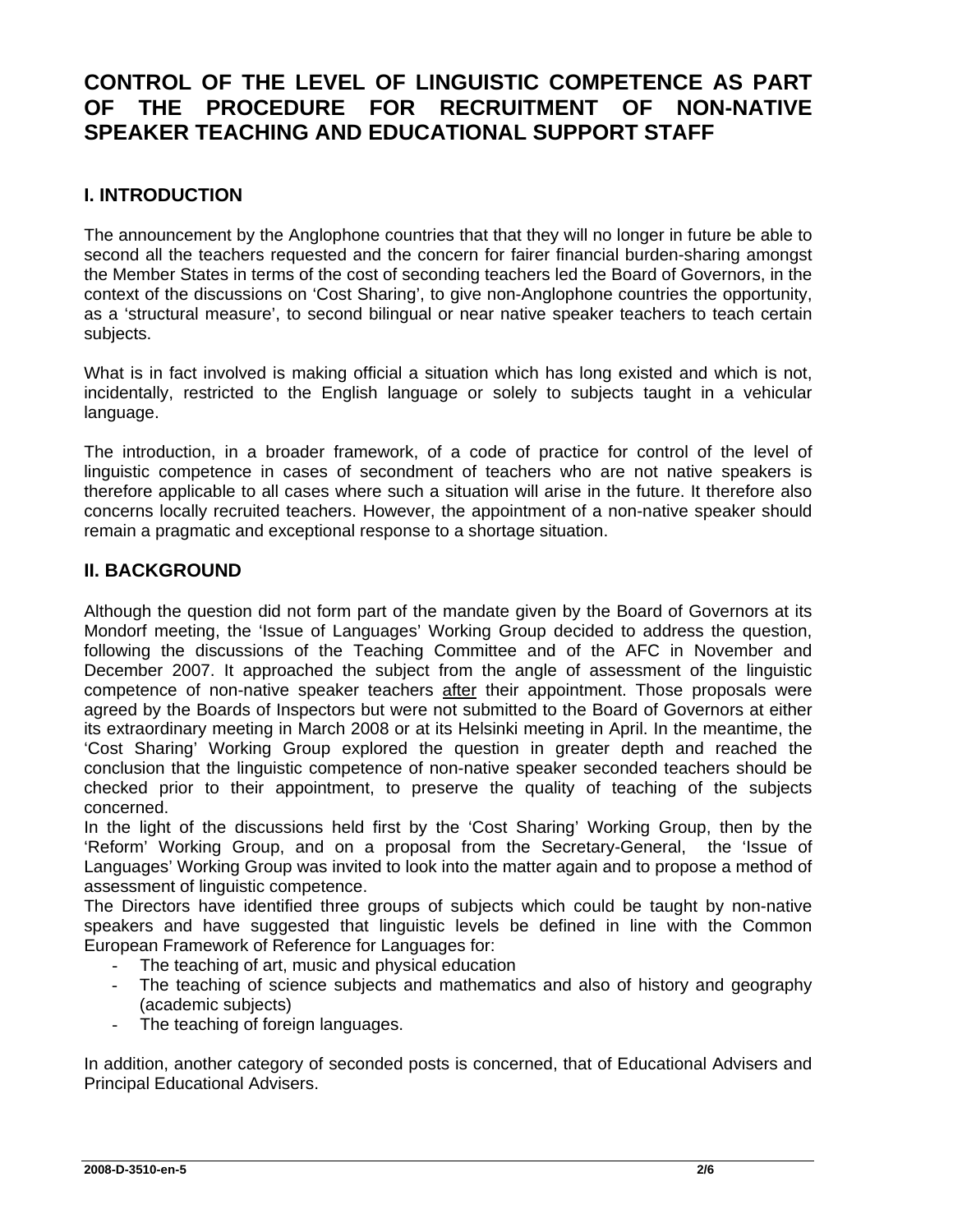#### **III. DEFINITION OF 'PROFILE POSTS' AND OF THE LANGUAGE LEVEL REQUIRED**

If Directors are not certain that the posts created will be filled by native speakers, they will produce a description of the pedagogical situation of the classes to be taught and of the linguistic profile required. As a result such posts can be referred to as 'profile posts'.

The outline descriptions of pedagogical situations appearing in the following sections are given for guidance only. They need to be expanded on by the Directors who draw up the profile of these posts.

On the other hand, the language level defined in this document should be considered to be one of the essential prerequisites to be able to apply for such a post, the other being pedagogical competence. Since assessment of pedagogical competence is common to all teachers as part of the different recruitment procedures, it is not the subject of this document.

The definition of the language level required follows the Common European framework of reference for languages developed by the Council of Europe.

#### **A) Posts of (Principal) Educational Adviser – (P)EA:**

(P)EAs normally have to deal with linguistically mixed groups of pupils and therefore find themselves in a particular situation. To meet the requirements they will need to:

- have very good listening, reading and speaking skills in the language which is predominant in the school (normally the language of the country) and good listening, reading and speaking skills in, preferably, two additional vehicular languages.
- be capable of writing more or less standard letters to parents, of handling contacts by telephone and of conducting pedagogical discussions with pupils, parents and teachers.

Details of their work situation and of the linguistic profile sought must be given by the directorate. The language level required is defined as follows:

Priority languages required for the post: priority 1 (P1) and priority 2 (P2)

|              | Understanding |         | Speaking              |                      | Writing |
|--------------|---------------|---------|-----------------------|----------------------|---------|
|              | Listening     | Reading | Spoken<br>interaction | Spoken<br>production | Writing |
| D            |               | ◡       | ◡                     | ◡ﯩ                   | В       |
| $\mathbf{D}$ | B 2           | B       |                       | ^ מ                  | B       |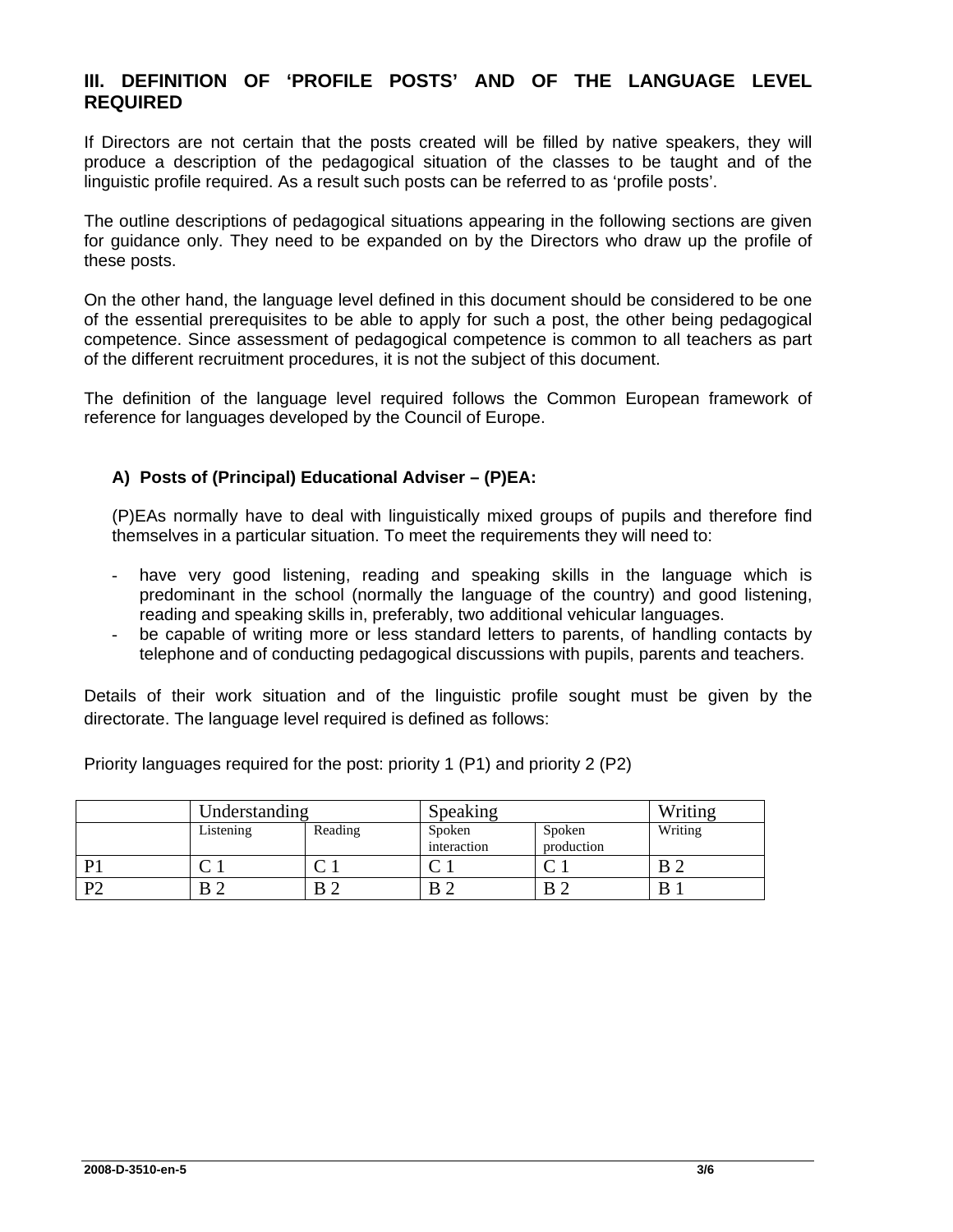**B) Teachers of the subjects 'Art', 'Music' and 'Physical Education'** often have to deal with multilingual situations in a single class. The medium of instruction is either the language of the country or one of the three vehicular languages, often the pupils' Language 2. Details of their work situation and of the linguistic profile sought must be given by the school's directorate. As a result, they must have a command of the technical vocabulary of their subject in the language or languages of tuition at level C1 and be capable of satisfying themselves that their pupils have correctly understood their instructions.

Their required level in the language(s) of tuition is as follows:

|    | Understanding                 |         | Speaking              |                      | Writing |
|----|-------------------------------|---------|-----------------------|----------------------|---------|
|    | Listening                     | Reading | Spoken<br>interaction | Spoken<br>production | Writing |
| D1 |                               |         |                       |                      |         |
| P2 | B<br>$\overline{\phantom{0}}$ | B(2)    | (B <sub>2</sub> )     | B                    | B       |

Priority languages required for the post: priority 1 (P1) and priority 2 (P2)

**C) Non-native speaker teachers of Mathematics, Science Subjects and Economics** must have a command of the subject to be taught at the highest level (C2). As far as their general linguistic competences are concerned, it might be acceptable for them to be at level C1. Having studied partly in or having had work experience in one of the countries of the language of tuition is an asset.

Level required in the specialist terminology of the language of tuition of the subject: C2 Level required in terms of general linguistic competences in the language of tuition: C1

|                                                                              | Understanding  |                | Speaking              |                      | Writing        |
|------------------------------------------------------------------------------|----------------|----------------|-----------------------|----------------------|----------------|
|                                                                              | Listening      | Reading        | Spoken<br>interaction | Spoken<br>production | Writing        |
| Specialist<br>terminology of<br>the language of<br>tuition of the<br>subject | C <sub>2</sub> | C <sub>2</sub> | C <sub>2</sub>        | C <sub>2</sub>       | C <sub>2</sub> |
| General<br>linguistic<br>competences in<br>the language of<br>tuition        | C <sub>1</sub> | C <sub>1</sub> | C <sub>1</sub>        | C <sub>1</sub>       | C <sub>1</sub> |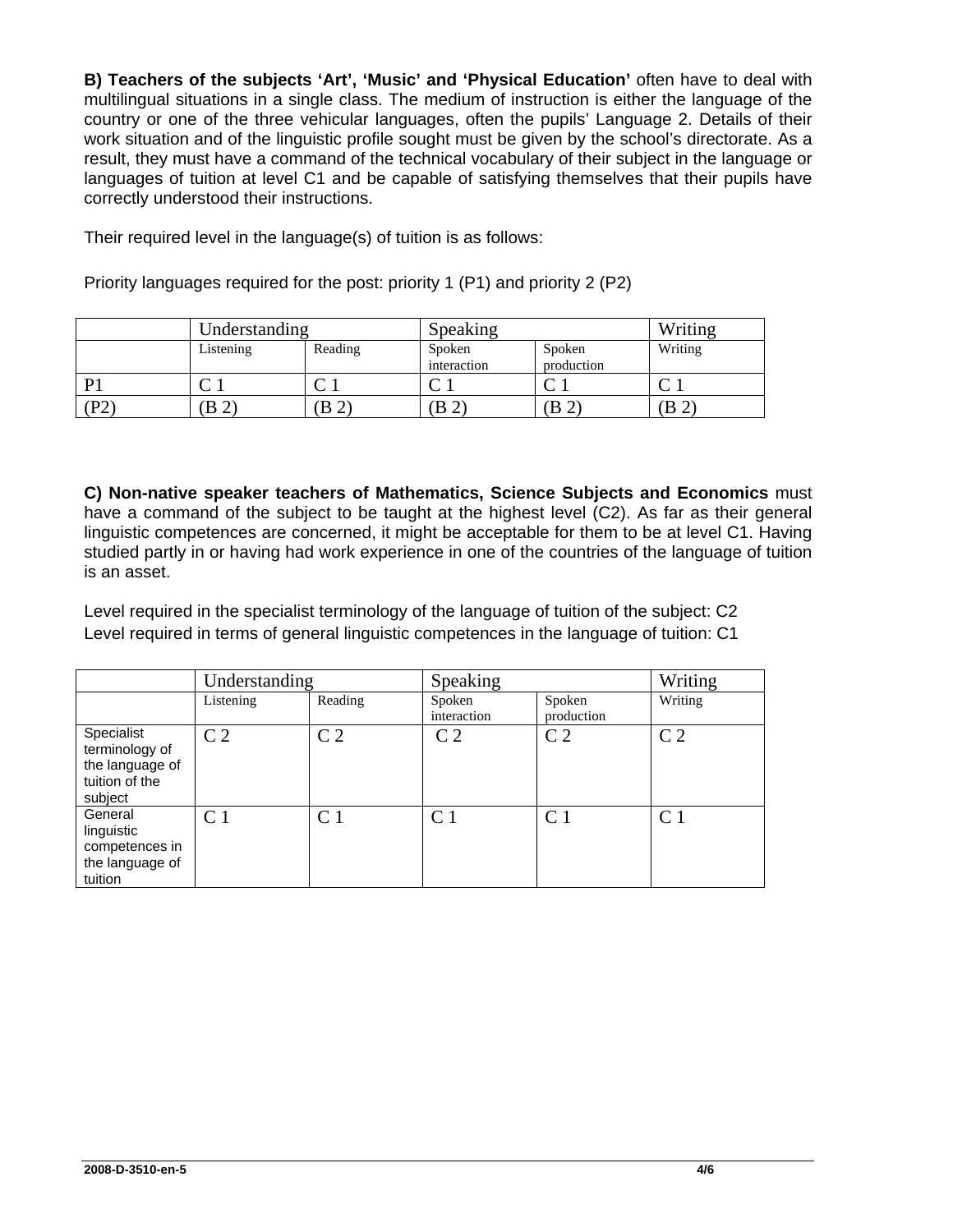**D) Non-native speakers of foreign languages (L2, L3, L4) and of History and Geography** must have a command of the language to be taught in general, together with knowledge and some cultural experience, both of which are essential for the teaching of a language, and, in the case of teachers of History and Geography, of the specialist terminology of the language of tuition of the subject – at the highest level (C2). They are the linguistic benchmark for their pupils.

|                                                                          | Understanding  |                | Speaking              |                      | Writing        |
|--------------------------------------------------------------------------|----------------|----------------|-----------------------|----------------------|----------------|
|                                                                          | Listening      | Reading        | Spoken<br>interaction | Spoken<br>production | Writing        |
| $L$ 2, 3, 4                                                              | C <sub>2</sub> | C <sub>2</sub> | C <sub>2</sub>        | C <sub>2</sub>       | C <sub>2</sub> |
| Vehicular<br>language for the<br>teaching of<br>History and<br>Geography | C <sub>2</sub> | C <sub>2</sub> | C <sub>2</sub>        | C <sub>2</sub>       | C <sub>2</sub> |

**E) In the case of other subjects and pedagogical situations** which may arise occasionally, such as for Latin, Ancient Greek and Sociology or for a Laboratory course, which are also sometimes taught to groups of pupils from different language sections, the rules mentioned in this document are applicable by analogy and appropriately.

## **IV. OBLIGATIONS OF COUNTRIES WHICH SECOND NON-NATIVE SPEAKER TEACHERS**

Countries which propose to fill one of the 'profile posts' will need to satisfy themselves, through a formal process of language evaluation, that their candidate fulfils not only the prerequisites for the teaching of this subject but also really has the level of language defined in this document and described in the Common European Framework of Reference for Languages produced by the Council of Europe, in order to meet the requirements described in the post profile developed by the school's directorate.

#### **V. TIME FRAME**

It is important to inform as soon as possible the countries prepared to fill such seconded posts of the posts which are available. The schools, for their part, need to know by the end of June at the latest whether or not a post will in the end actually be held by a seconded teacher. A summary list of these posts will be published in April.

To that end, details should be given at the January meeting of the Board of Governors of the posts which will not be held by native speakers and of the country which has offered to fill such and such a post.

If by the end of June the schools have not, despite their insistence, received information about the appointment, they will be able to appoint a locally recruited teacher for the year and thus seek to ensure the school's smooth operation.